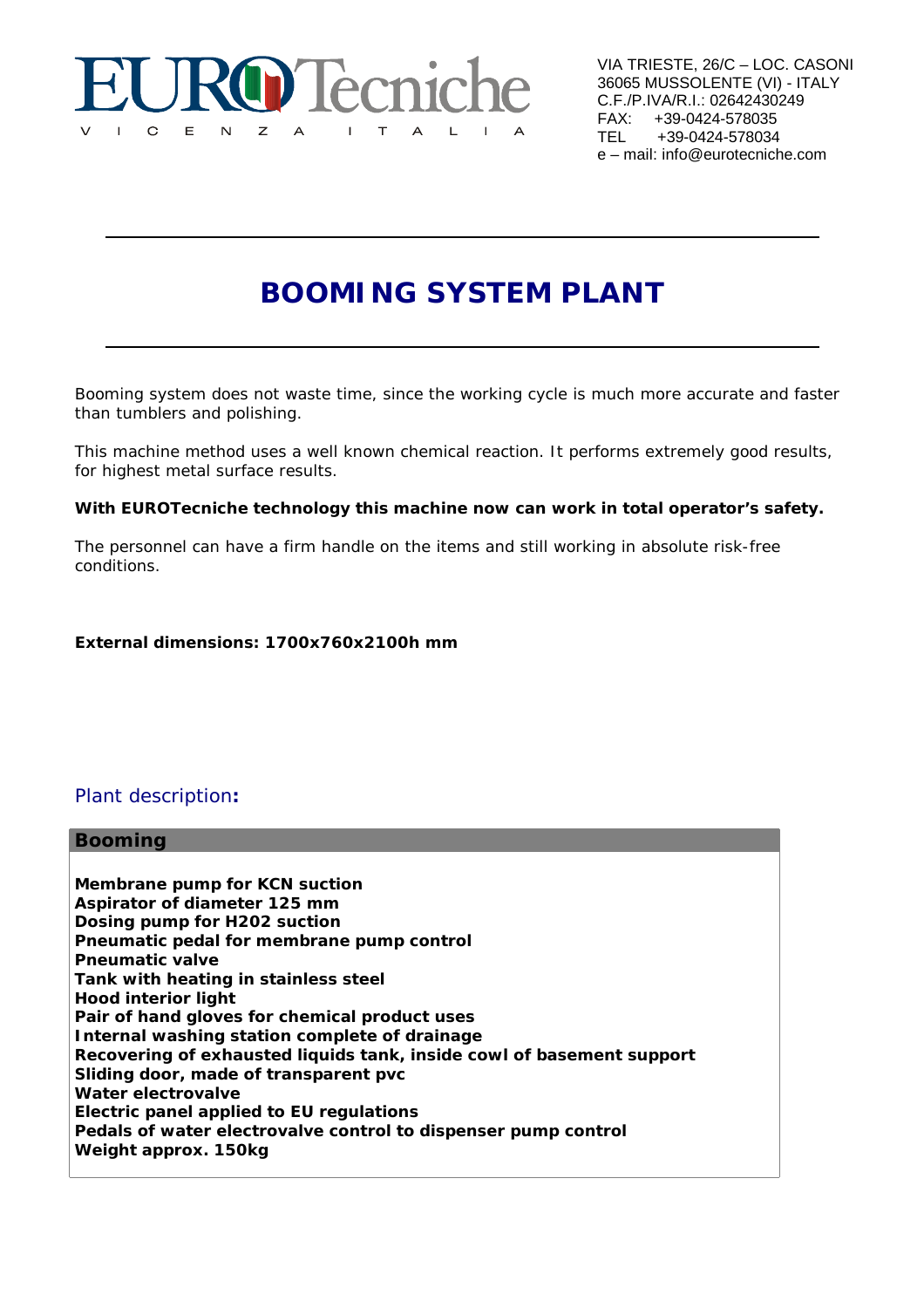#### D'Iècnic  $\overline{C}$  $\mathsf E$  $\overline{N}$  $\mathsf{z}$  $\overline{A}$  $\mathbf{L}$  $\top$  $\overline{A}$  $\mathsf{L}$  $\overline{A}$  $\mathbf{L}$

VIA TRIESTE, 26/C – LOC. CASONI 36065 MUSSOLENTE (VI) - ITALY C.F./P.IVA/R.I.: 02642430249 FAX: +39-0424-578035<br>TEL +39-0424-578034 +39-0424-578034 e – mail: info@eurotecniche.com



# **Electrolytic Recuperator (optional)**

**The electrolytic recuperator is composed of: Rectifier 70A 10V built in polypropylene, complete with voltmeter, digital**

**amperemeter. Alimentation trifase 380 Volt**

**Treatment tank in polypropylene complete of cathodic and anodic barred Suction pump at magnetic dragging with valve of flux in pvc**

**Nr. 3 oxal anodes**

**Nr. 2 cathodes in metal sponge**

**Nr. 1 shelf for the containment of rectifier and the treatment tank**